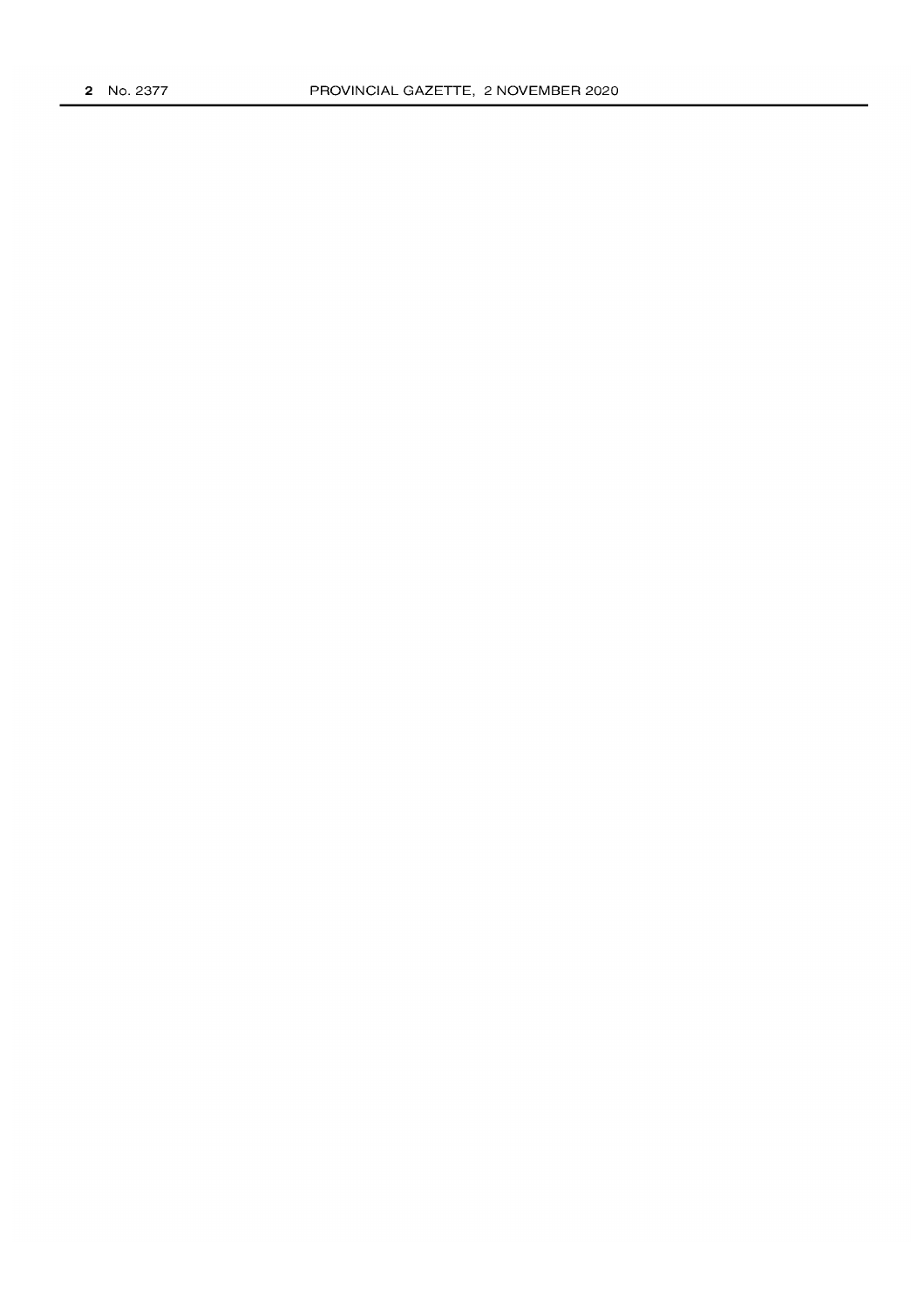# **CONTENTS**

|     |                                                                                                                                                                                                                                                                                                                                                                                                 | Gazette<br>No. | Page<br>No. |
|-----|-------------------------------------------------------------------------------------------------------------------------------------------------------------------------------------------------------------------------------------------------------------------------------------------------------------------------------------------------------------------------------------------------|----------------|-------------|
|     | <b>GENERAL NOTICES • ALGEMENE KENNISGEWINGS</b>                                                                                                                                                                                                                                                                                                                                                 |                |             |
| 109 | Local Government: Municipal Property Rates Act (6/2004): Ga-Segonyana Municipality: Public notice calling                                                                                                                                                                                                                                                                                       | 2377           | 14          |
| 110 | Spatial Planning and Land Use Management Act (16/2013): Council of Ga-Segonyana Local Municipality<br>officially adopted and approved their revised and updated Spatial Development Framework (SDF) and<br>Land Use Scheme (LUS) as part of their LUMS (Zoning Scheme Regulations, Zoning Map Book & Zoning                                                                                     | 2377           | 15          |
| 110 | Ruimtelike Beplanning en Grondgebruik Bestuurswet (16/2013) (SPLUMA): Raad van Ga-Segonyana<br>Plaaslike Munisipaliteit amptelik hul hersiene en gewysigde Ruimtelike Ontwikkelingsraamwerk<br>(ROR) en hersiene Grondgebruikskema (LUS) as deel van die Grondgebruikbestuurstelsel (LUMS),<br>(Sonerigskemaregulasies, Soneringskaartboek en Soneringsregister) insluitend die Verordeninge op | 2377           | 16          |
|     | <b>MUNICIPAL NOTICES • MUNISIPALE KENNISGEWINGS</b>                                                                                                                                                                                                                                                                                                                                             |                |             |
| 33  | Local Government MPRA 2004 (Act, 6 of 2004): Tsantsabane Municipality Tariffs for 2020/2021 Financial                                                                                                                                                                                                                                                                                           | 2377           | 17          |
| 33  | Munisipale Eiendomsbelastingwet, 2004 (Wet 6 van 2004): Tsantsabane Munisipaliteit Tariewe vir                                                                                                                                                                                                                                                                                                  | 2377           | 18          |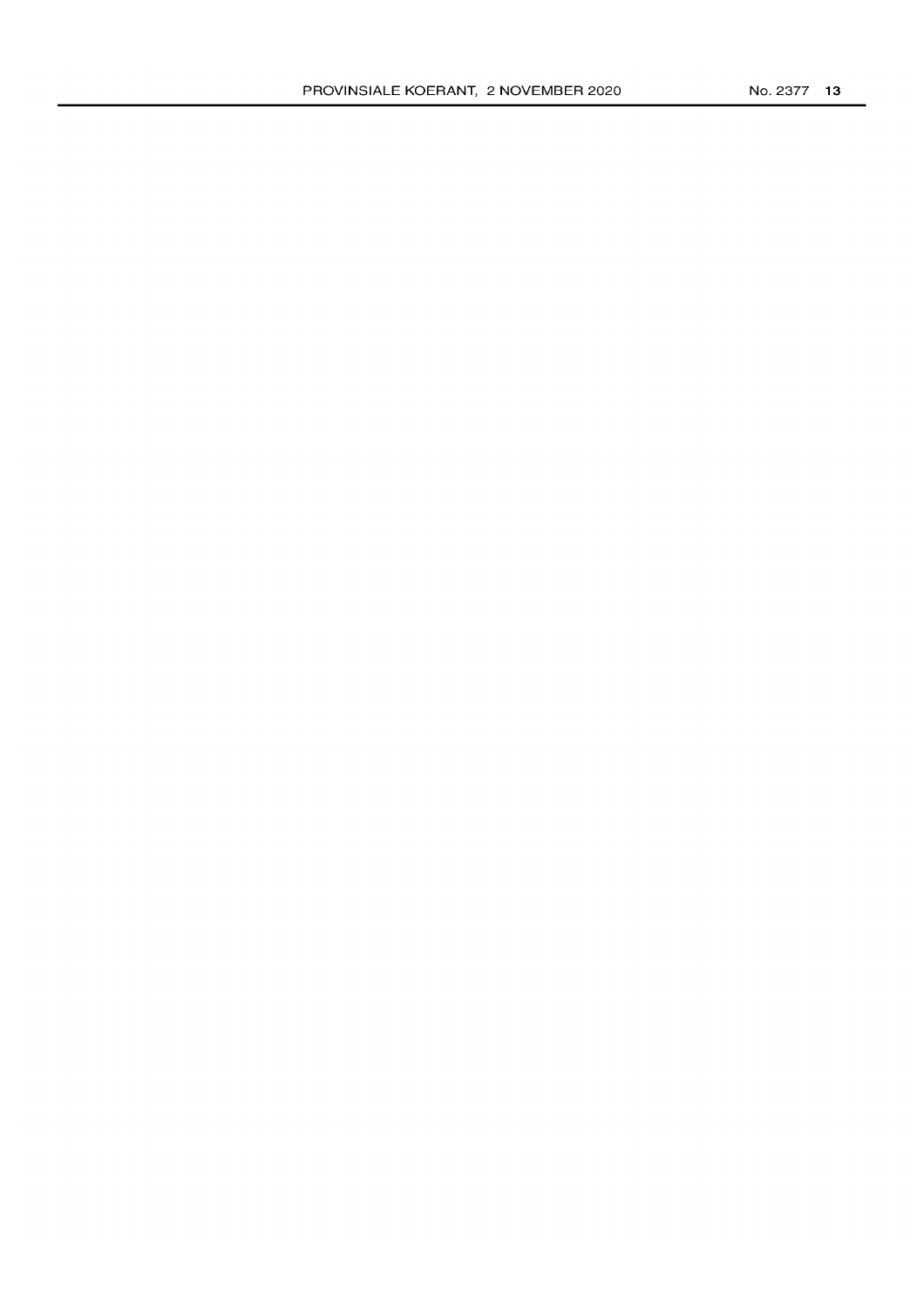# GENERAL NOTICES • ALGEMENE KENNISGEWINGS

# NOTICE 109 OF 2020

#### GA-SEGONYANA MUNICIPALITY

# PUBLIC NOTICE CALLING FOR INSPECTION OF SUPPLEMENTARY VALUATION ROLL AND LODGING OF OBJECTIONS

Notice is hereby given in terms of Section 49 (1) (a) (i) of the Local Government: Municipal Property Rates Act 2004 (Act no 6 of 2004), hereinafter referred to as the "Act", that the supplementary valuation roll of the Financial years 1 July 2020 to 30 June 2021 is open for public inspection at the following points from 26 October 2020 to 24 November 2020.

Ga-Segonyana Municipal Offices Skool Street Kuruman

MOTHIBISTAT OFFICES

An invitation is hereby made in terms of Section 49 (1) (a) (ii) of the Act that any owner of property or other person who so desires should lodge an objection with the Municipal Manager in respect of any matter reflected in, or omitted from, the valuation roll within the abovementioned period.

Attention is specifically drawn to the fact that in terms of Section 50(2) of the Act an objection must be in relation to a specific individual property and not against the valuation roll as such. The form for lodging of an objection is obtained at the Ga-Segonyana Municipality Offices, Skool Street Kuruman. The completed forms must be returned to the following address:

Postal Address:

Physical Address:

The Municipal Manager Private Bag X1522 KURUMAN 8460

The Municipal Manager Skool Street KURUMAN 8460

For enquiries please phone Mr T Bosiame at 0537129349 or email bosiamet@gasegonyana.gov.za

M M Tsatsimpe Municipal Manager Private Bag X 1522 KURUMAN 8460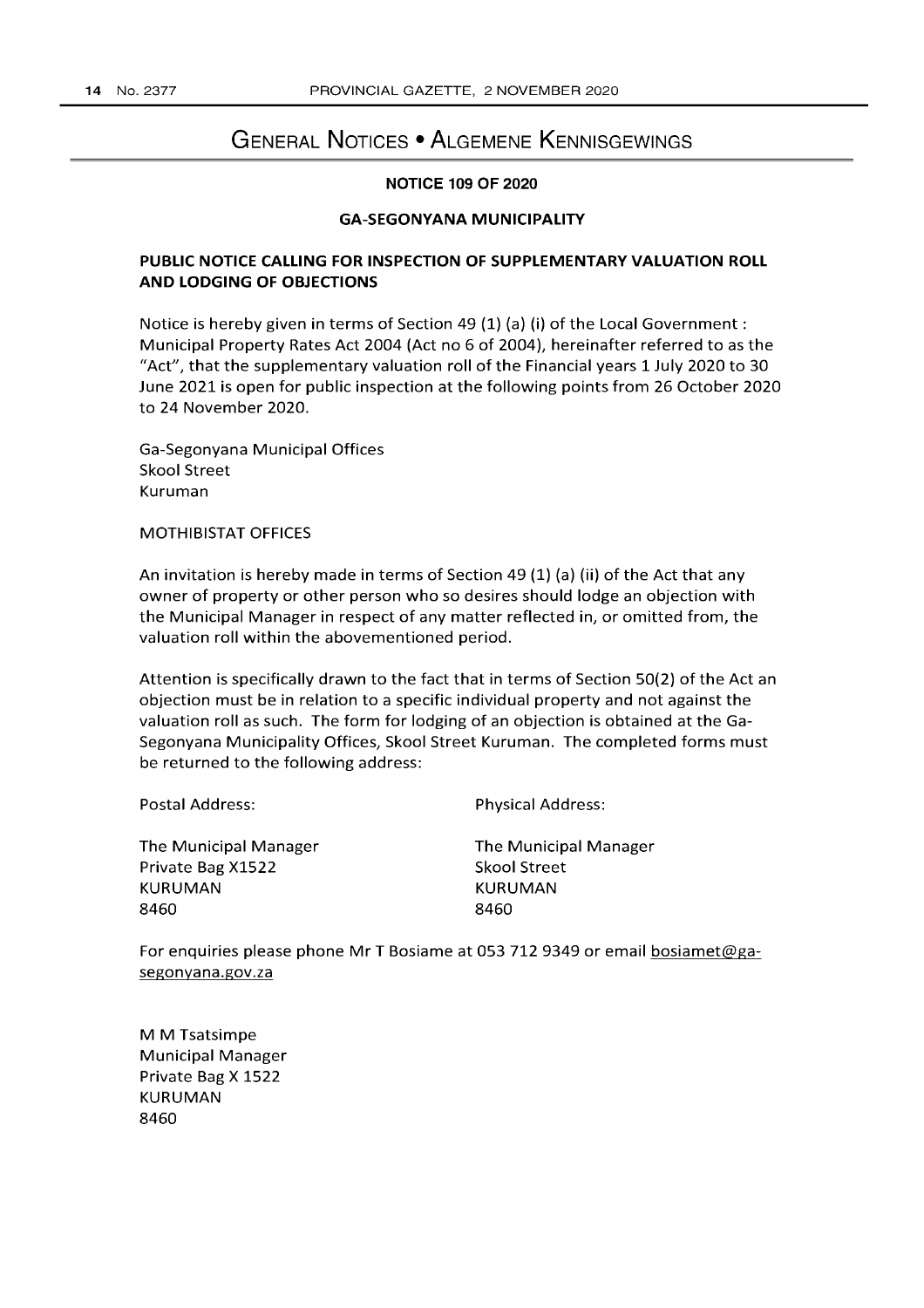#### **NOTICE 110 OF 2020**

# **GA-SEGONYANA LOCAL MUNICIPALITY**

# **APPROVAL OF THE REVISED AND UPDATED SPATIAL DEVELOPMENT FRAMEWORK (SDF) AND THE LAND USE SCHEME (LUS) AS PART OF THE LAND USE MANAGEMENT SYSTEM (ZONING SCHEME REGULATIONS, ZONING MAP BOOK & ZONING REGISTER) AND BY-LAW ON LAND USE MANAGEMENT FOR THE GA-SEGONYANA LOCAL MUNICIPALITY**

Notice is hereby given in terms of Section 20(1) and Section 24(1) of the Spatial Planning and Land Use Management Act (Act No. 16 of 2013 - SPLUMA) and Section 13 of Local Government Municipal Systems Act (Act No. 32 of 2000) that the Council of Ga-Segonyana Local Municipality officially adopted and approved their revised and updated Spatial Development Framework (SDF) and Land Use Scheme (LUS) as part of their LUMS (Zoning Scheme Regulations, Zoning Map Book & Zoning Register) and By-law on Land Use Management respectively.

The approval took place during the Council meeting of 19 June 2020 (Item No. 16.1.10) and the implementation of the said tools will commence on 2 November 2020.

The Spatial Development Framework is a strategic document setting out objectives reflecting the desired spatial form of the municipality, as well as identifying strategies and policies through which to achieve such objectives. The purpose of the Land Use Management System (Zoning Scheme Regulations, Zoning Map Book & Zoning Register) and By-law is to regulate, to guide the handling and standardise general land uses and associated applications for the total municipal area.

Further details and complete documentation will be made available on the Municipal website. Further details regarding this may be obtained from the Ga-Segonyana Local Municipality (Mr. Obakeng Monchusi) (053) 712 9384, during normal office hours (Mondays to Fridays, 08:00 to 13:00 and 14:00 to 16:30).

**The Municipal Manager Ga-Segonyana Local Municipality Private Bag X 1522 Kuruman 8406**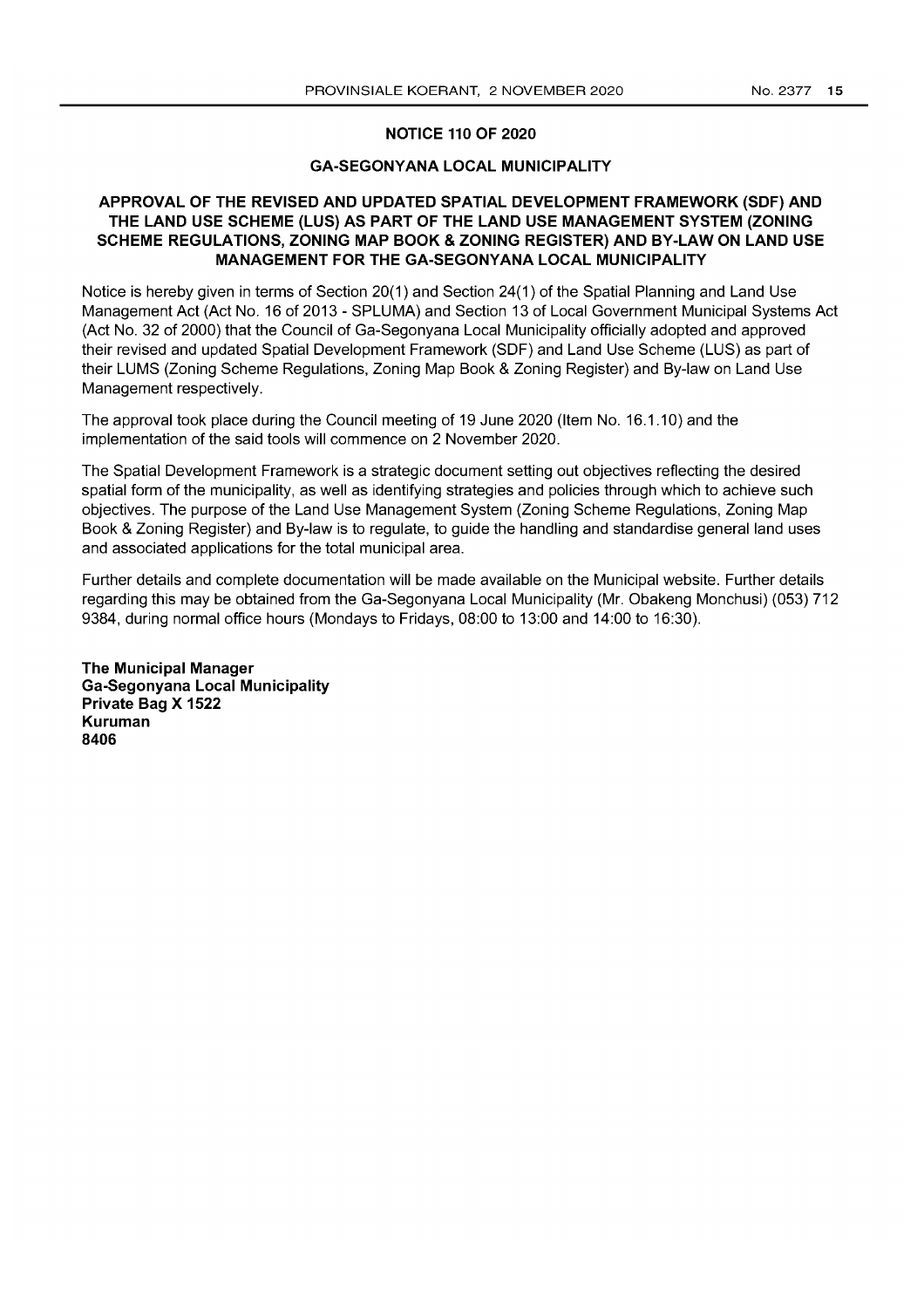#### **KENNISGEWING 110 VAN 2020**

# **GA-SEGONYANA PLAASLIKE MUNISIPALITEIT**

# **GOEDKEURING VAN DIE HERSIENE EN GEWYSIGDE RUIMTELIKE ONTWIKKELlNGSRAAMWERK (ROR) EN DIE GRONDGEBRUIKSKEMA (LUS) AS DEEL VAN DIE GRONDGEBRUIKBESTUURSTELSEL, (LUMS) (SONERINGSKEMAREGULASIES, SONERINGSKAARTBOEK EN SONERINGSREGISTER) EN VERORDENING OP GRONDGEBRUIKBESTUUR VIR DIE MUNISIPALITEIT GA-SEGONYANA**

Kennis geskied hiermee ingevolge Afdelings 20(1) en Afdelings 24(1) van die Ruimtelike Beplanning en Grondgebruik Bestuurswet (Wet 16 van 2013 -SPLUMA) en Afdeling 13 van die Plaaslike Regering Munisipale Sisteem Wet (Wet No. 32 van 2000) dat die Raad van Ga-Segonyana Plaaslike Munisipaliteit amptelik hul hersiene en gewysigde Ruimtelike Ontwikkelingsraamwerk (ROR) en hersiene Grondgebruikskema (LUS) as deel van die Grondgebruikbestuurstelsel (LUMS), (Sonerigskemaregulasies, Soneringskaartboek en Soneringsregister) insluitend die verordeninge op Grondgebruikbestuur (By- Wette) goedgekeur en aanvaar het.

Die gemelde komponente is goedgekeur tydens 'n Raadsvergadering van 19 Junie 2020 (Item No. 16.1.10) en die implementering van die gemelde komponente sal plaasvind op 2 November 2020.

Die Ruimtelike Ontwikkelingsraamwerk is 'n strategiese dokument wat die doelwitte vir 'n wenslike stedelike vorm van die totale munisipaliteit uiteensit en wat ook strategieë en beleide identifiseer waardeur doelwitte bereik moet word. Die doel van die Grondgebruikbestuurstelsel (Sonerigskemaregulasies, Soneringskaartboek en Soneringsregister) en Verordening is om algemene grondgebruike en verwante aansoeke te hanteer, te reguleer en te standaardiseer vir die totale munisipale area.

Nadere besonderhede en volledige dokumentasie is beskikbaar op die Munisipale webtuiste. Nadere besonderhede in die verband is verkrygbaar vanaf die Munisipaliteit Ga-Segonyana (Mnr. Obakeng Monchusi), (053) 712 9384) gedurende normale kantoorure (Maandae tot Vrydae, 08:00 tot 13:00 en 14:00 tot 16:30).

**Die Munisipale Bestuurder Ga-Segonyana Plaaslike Munisipaliteit Private Sak X 1522 Kuruman 8406**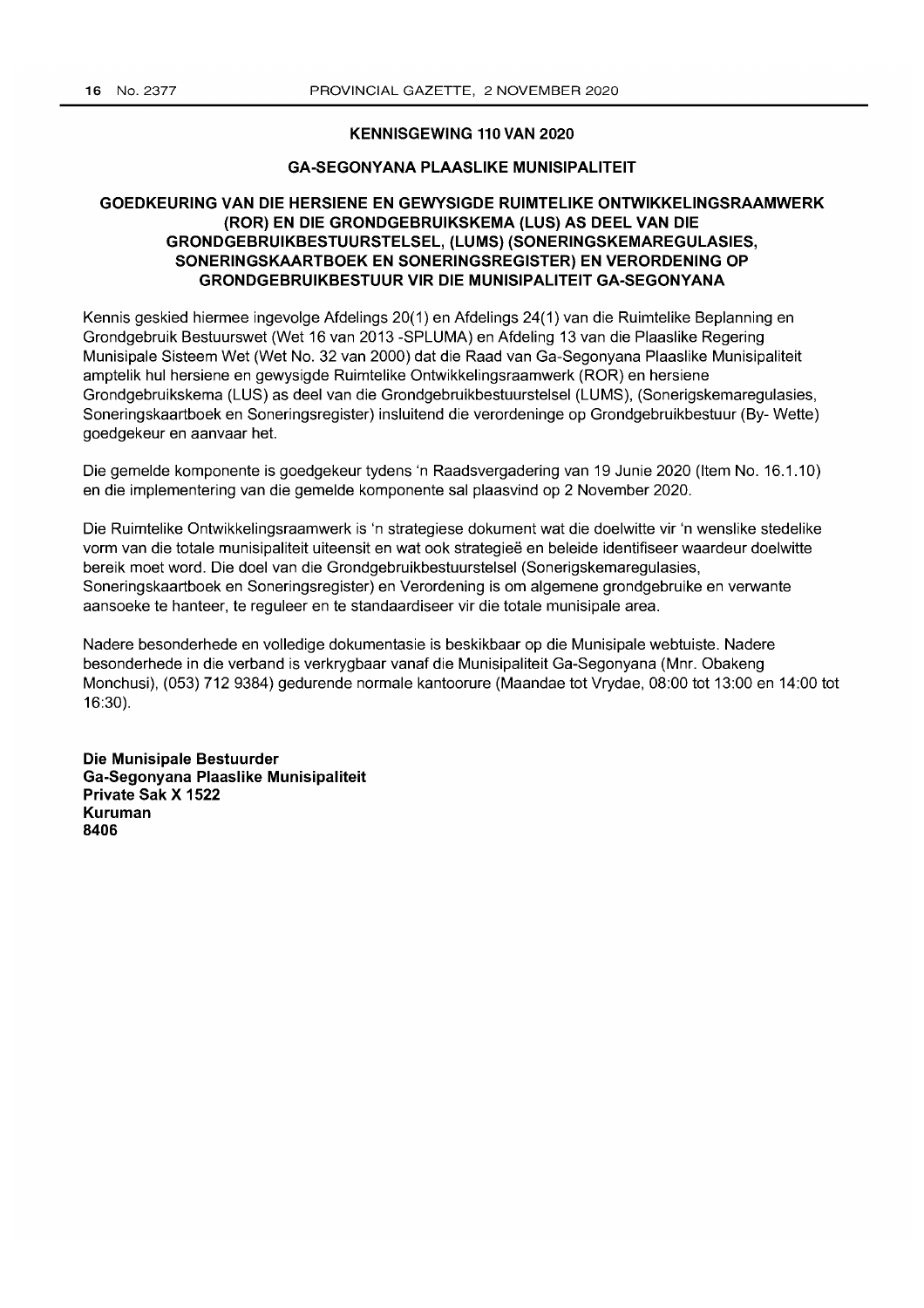# **MUNICIPAL NOTICES • MUNISIPALE KENNISGEWINGS**

# **MUNICIPAL NOTICE 33 OF 2020**



#### TM025/2019/2020

# **TSANTSABANE MUNICIPALITY TARIFFS FOR 2020/2021 FINANCIAL YEAR**

Notice is hereby given in terms of Section 14(2) of the Local Government **MPRA** 2004 (Act, 6 of 2004), that the tariffs for the 2020/2021 financial year to be implemented as from 1 July 2020 have been approved by the Municipal Council of Tsantsabane Municipality at a Council Meeting held on 23 June 2020

| Category                                     | Approved<br>2020/2021 |
|----------------------------------------------|-----------------------|
|                                              | <b>R-Value of</b>     |
|                                              | Valuation             |
|                                              |                       |
| Residential                                  | 0,007494              |
| Residential - vacant land                    | 0,007494              |
| Formal / Informal Settlements                | 0,007494              |
| <b>Small Holdings</b>                        | 0,007494              |
| Farm Properties used / not used              | 0,000449              |
| Industrial                                   | 0,011236              |
| <b>Business and Commercial</b>               | 0,011236              |
| Communal land - residential & small holdings | 0,007494              |
| Communal land - farm property                | 0,011236              |
| Communal land - Business and commercial      | 0,011236              |
| Communal land - other                        | 0,007494              |
| State owned Properties                       | 0,007494              |
| Public Service Infrastructure (PSI)          | 0,007494              |
| Mining (buildings)                           | 0,056770              |

H.G MATHOBELA MUNICIPAL MANAGER TSANTSABANE MUNICIPALITY 13 SPRINGBOK STREET POSTMASBURG,8420